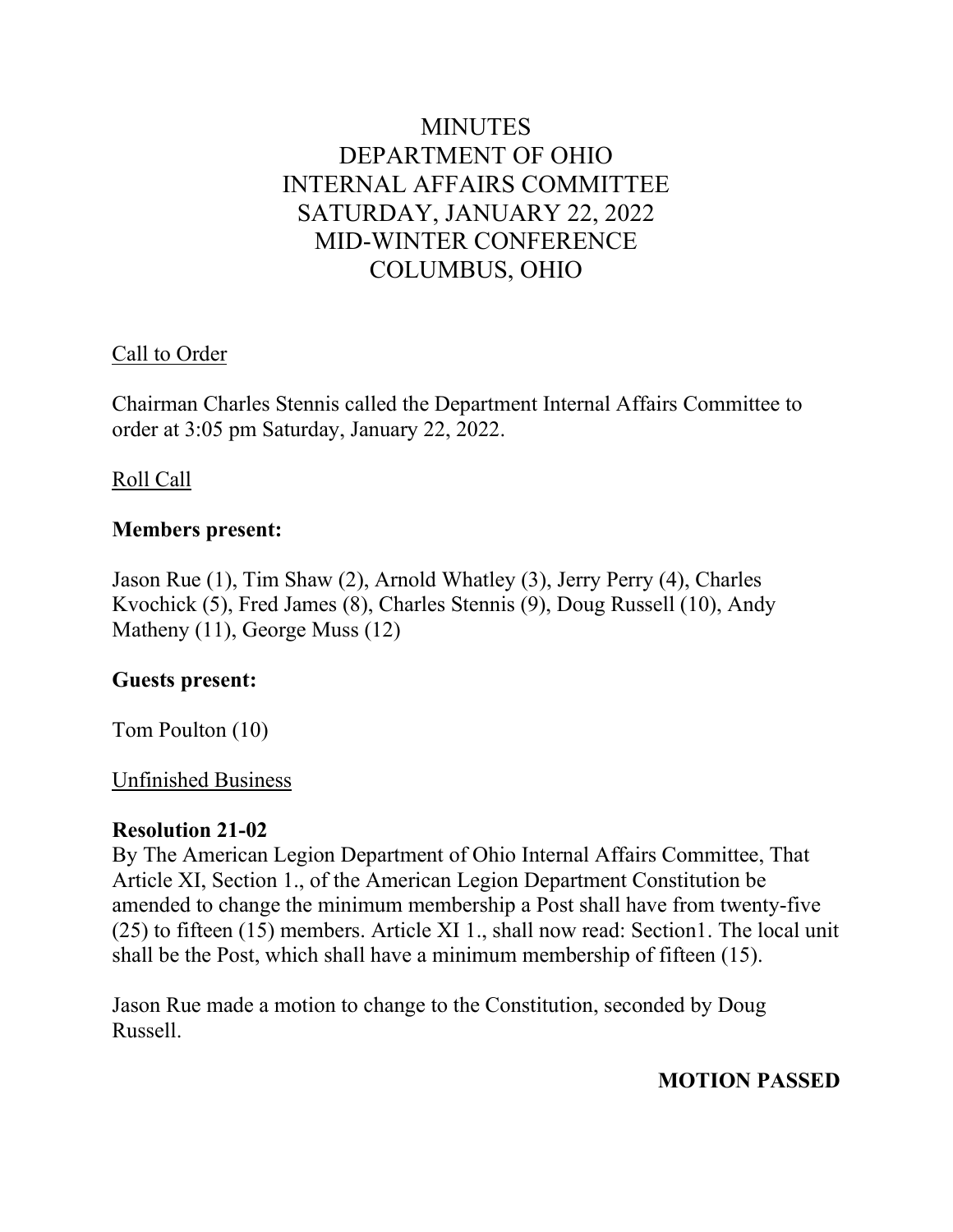# **Resolution 21-09**

By The American Legion Department of Ohio Internal Affairs Committee, That Article V, Section 2., of the American Legion Department Constitution be changed from:

"Each Post shall be entitled to one delegate and one alternate for the first twenty-five (25) members, two delegates and alternates for sixty-six (66) members, and an additional delegate and alternate for each one hundred (100) members."

shall now read:

"Each Post shall be entitled to one delegate and one alternate for the first fifteen (15) members, two delegates and alternates for sixty (60) members, and an additional delegate and alternate for each one hundred (100) members"

Fred James made a motion to change the Constitution, seconded by Tim Shaw.

# **MOTION PASSED**

# **Resolution 22-01A**

That the Department Internal Affairs Commission and the Department Finance Commission create, establish, and budget necessary funds for this Distinguished Service Medal Award for The American Legion Department of Ohio.

That the funds include Master Plaque at the Department Headquarters with brass tags foe each recipient's name and year awarded and for a new Legion cap with the Distinguished Service Medal embroidered on the cap with additional lettering if needed.

The Ohio Distinguished Service Medal be known as the Fredrick W. Galbraith (1<sup>St</sup>) Department Commander of Ohio and 2nd National Commander of the American Legion) Distinguished Service Medal of Ohio.

The Distinguished Service Medal of Ohio supporting Ribbon colors should be Red, White, and Blue and imprint the State name "Ohio" on the top front along with "Fredrick W. Galbraith Distinguished Service Medal" as well as The American Legion logo in the center of the Medal Medallion